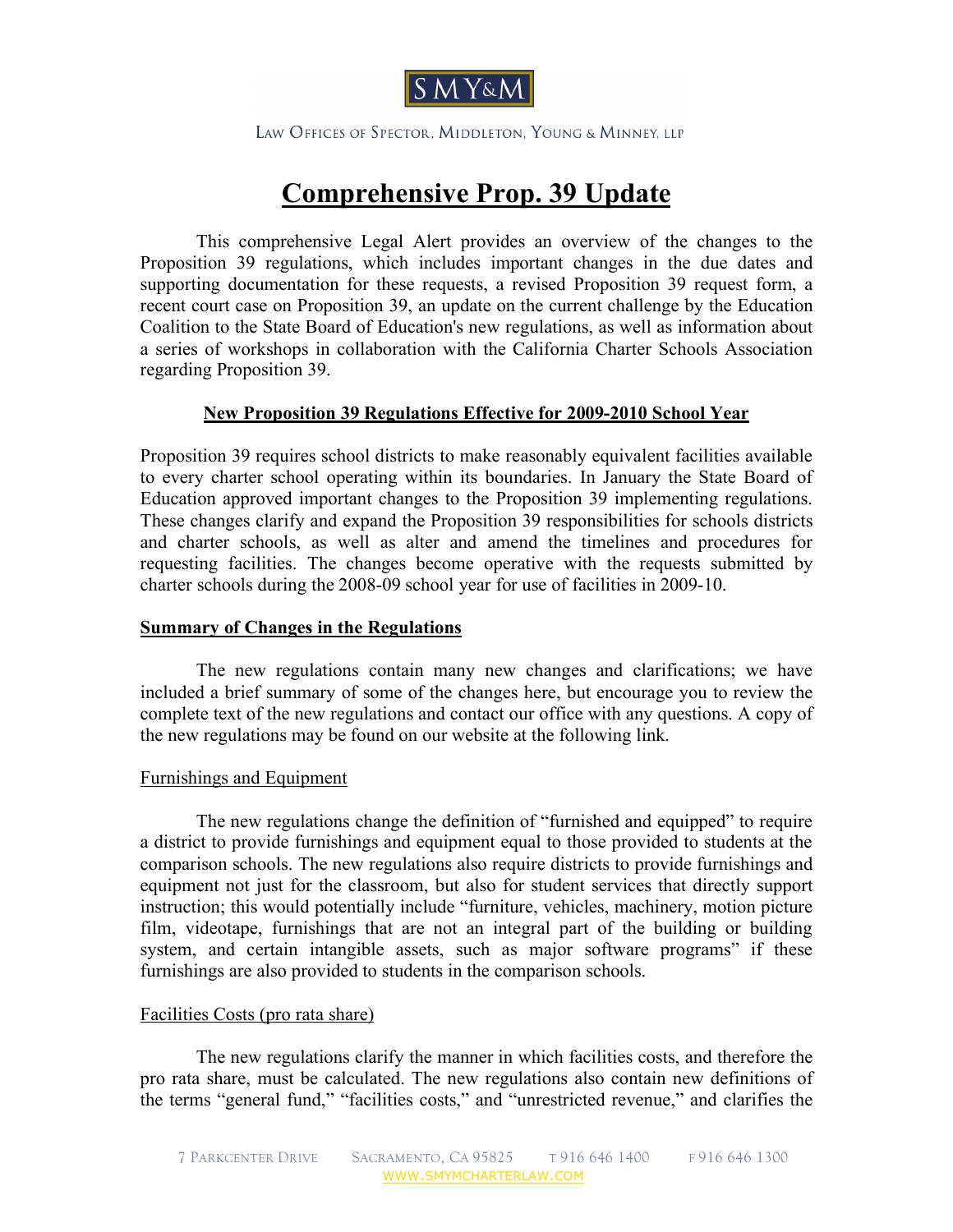Comprehensive Prop. 39 Update September 24, 2008 Page 2 of 6

maintenance and facilities costs that are to be included. Moreover, the new regulations confirm that if a school district charges a charter school for facilities costs, and if the district is the charter school's authorizing entity, the facilities are not considered substantially rent free and the district may only charge up to a 1% oversight fee.

District will also now be required to provide their annual pro rata share charges to the California Department of Education, which will post them on its website.

## Additional Changes

In addition, the new regulations contain many other changes and clarifications, including:

- Clarifying that district and charter schools can mutually agree on an alternative manner for the district to satisfy its Proposition 39 responsibilities.
- Allowing charter schools to receive facilities allocations based on ADA for nonclassroom based students by agreement with the district, but only to the extent that those students are actually in a classroom and under the direct supervision and control of the charter school.
- Moving more strongly towards requiring districts to provide contiguous sites to their charter schools. Specifically, if a district's preliminary or final offer does not provide for a contiguous site, the district's governing board must first make a finding that the charter school could not be accommodated at a single site and adopt a written statement of reasons explaining the finding.
- Providing that if a district does not have comparison schools that serve similar grade levels as the charter school, the appropriate allocation is a contiguous, existing facility "that is most consistent with the needs of students in the grade levels served at the charter school." Consequently, if a charter school operates in a kindergarten through eighth grade configuration and the district only operates school sites in a kindergarten through fifth grade and sixth grade through eighth grade configuration the district must still provide the charter school with a single contiguous site.
- Clarifying the proper allocation of specialized teaching space, by requiring that districts allocate the space based on three factors: 1) the grade levels of the charter school's in-district students; 2) the charter school's total in-district classroom ADA; 3) and the per-student amount of specialized classroom space in the comparison group schools. The new regulations also require districts to negotiate in good faith with the charter school to establish time allocations and schedules for non-teaching space, including athletic fields, administrative space, kitchens, and play space.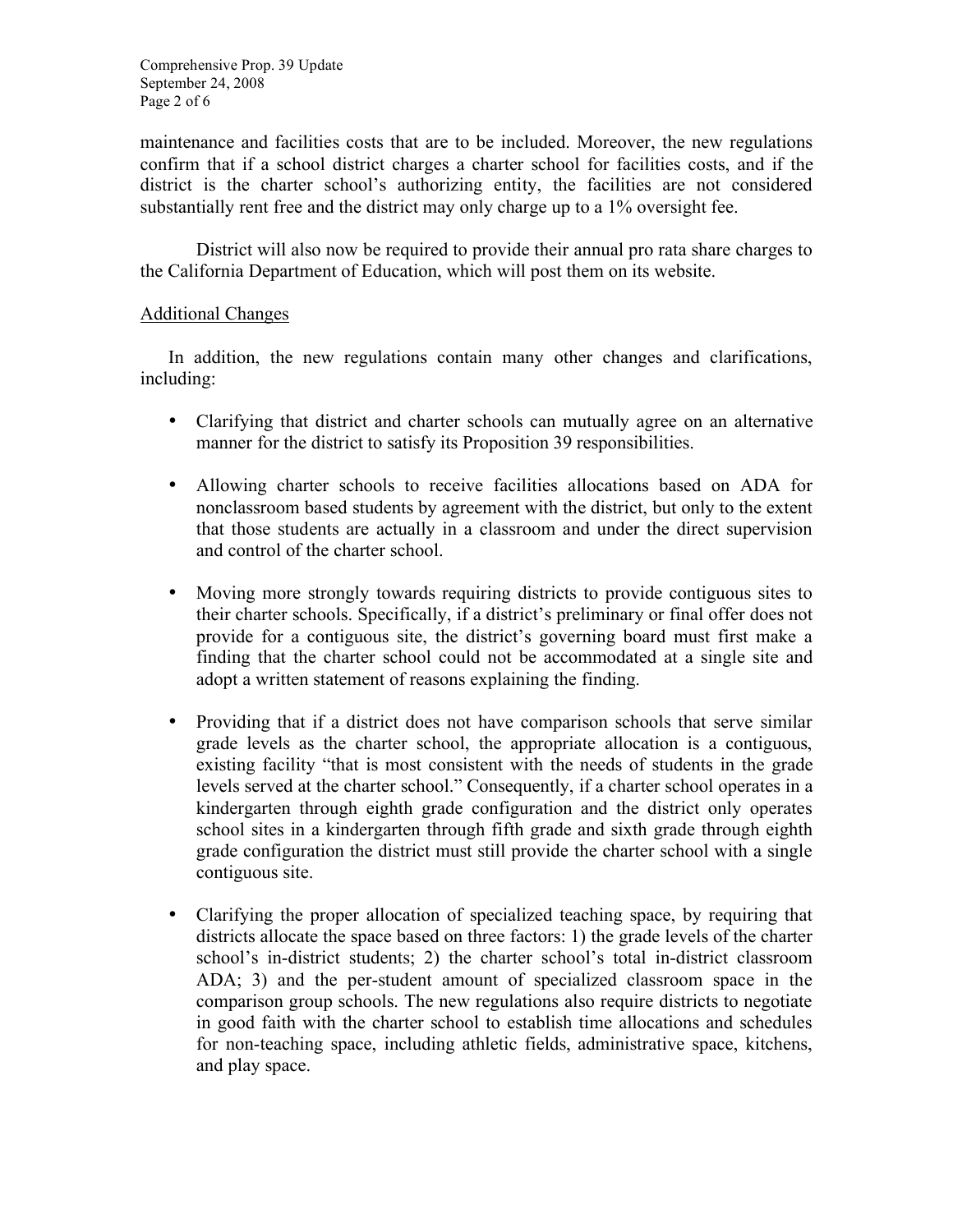- Adding the condition of athletic fields and/or play area space into the evaluation of whether a facility is in reasonably equivalent condition.
- Providing that a conversion charter school in its first year of allocation is exempt from over-allocation charges.
- Ensuring that conversion schools are entitled to remain in their original location unless they request a change or make a material revision to their charter to change their location and limit a school district's ability to change a conversion charter school's former attendance area.
- Providing additional clarification on how a charter school must support its ADA projections in its annual requests, including a clause that the documentation must be sufficient for the district to determine the reasonableness of the projection, but need not be verifiable for precise arithmetical accuracy. Under the new regulations the charter school must only provide supporting documentation with its request if the charter school is in its first year of operation or to the extent that it projects a substantial increase in in-district ADA.
- Requiring a district to express its objections to ADA projections by **December 1**; if it does not do so by the deadline, the original projections are no longer subject to challenge, and the district must base its offer of facilities on those projections. The new regulations also require a charter school to respond to any district concerns by **January 2**; if it does not, the district's projections are no longer subject to challenge, and the district may base its offer of facilities on those projections. Lastly, the district must provide a written preliminary offer by **February 1** with a level of specificity previously only required of final offers.
- Providing additional detail as to the kind of information that must be provided by the district in its final offer and must be included in the Facilities Use Agreement, including reciprocal hold-harmless/indemnification and a provision that the district will be responsible for any modifications necessary to maintain the facility in compliance with Education Code section 47610(d) and 47610.5.
- Requiring that the facilities now be furnished, equipped and available for occupancy by the charter school at least ten working days prior to the first day of instruction of the charter school -- but allows the district to shorten this timeline to seven working days for "good cause."

# **New or Altered Deadlines**

As noted above the new Proposition 39 regulations alter the timelines for the Proposition 39 application and response process beginning with requests made during the 2008-09 school year for use of facilities in 2009-10. The table below summarizes the changes: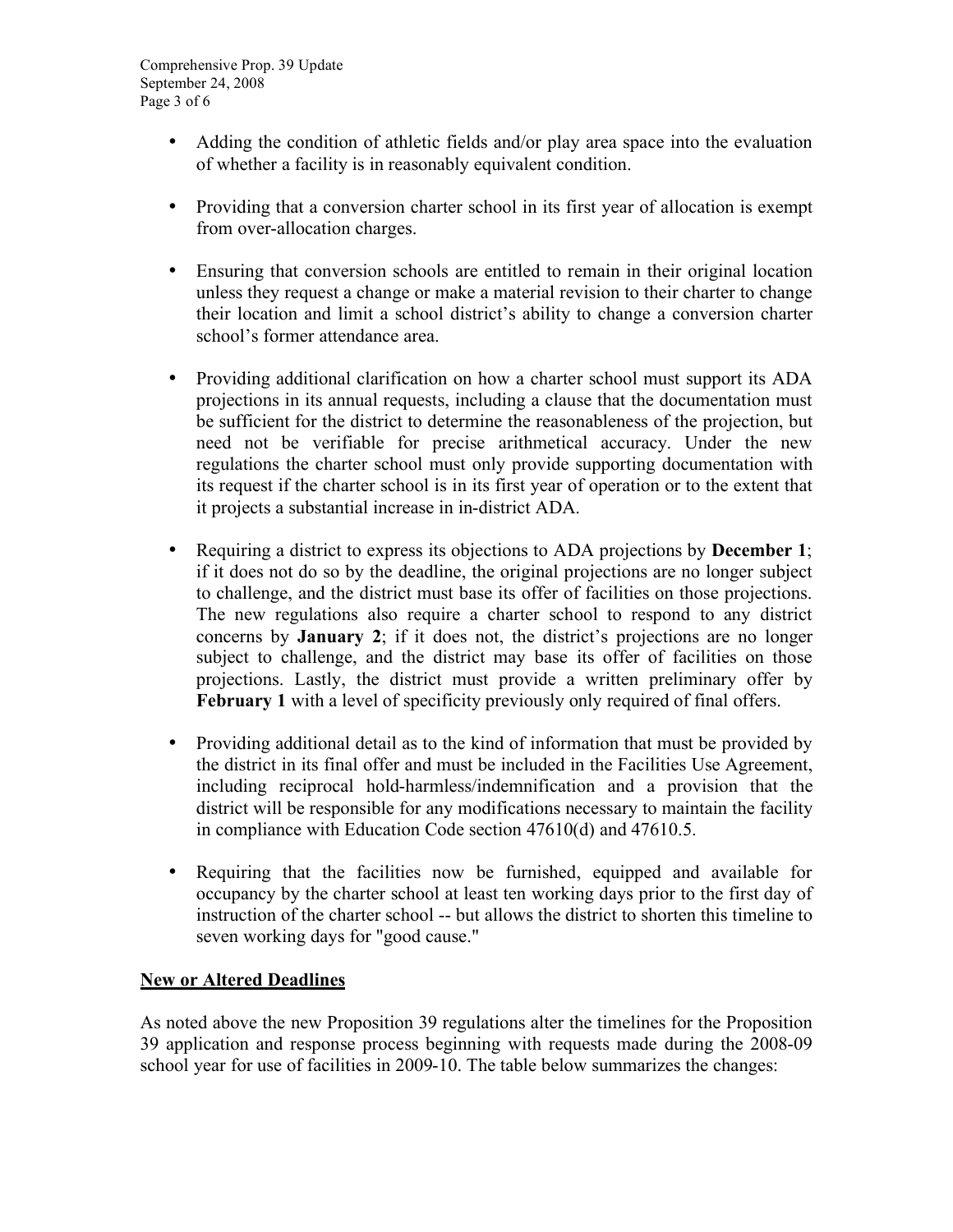| <b>ACTION TO BE TAKEN</b>                                                                                      | <b>OLD REGULATIONS</b>                                                 | <b>NEW REGULATIONS</b>                                                 |
|----------------------------------------------------------------------------------------------------------------|------------------------------------------------------------------------|------------------------------------------------------------------------|
| Existing charter schools submit<br><b>Proposition 39 request</b>                                               | Before October 1                                                       | On or before November 1                                                |
| <b>Charter</b><br>schools planning to<br>open in the request year submit<br>charter petition                   | Before November 15                                                     | On or before November 1                                                |
| Charter schools planning to<br>open in the request year have<br>their charter petition approved                | Before March 1                                                         | Before March 15                                                        |
| Charter schools planning to<br>open in the request year submit<br><b>Proposition 39 request</b>                | Before January 1                                                       | On or before November 1                                                |
| Districts provide objections to<br><b>ADA</b> projections                                                      | Not specified                                                          | On or before December 1                                                |
| Charter schools respond to any<br>objections expressed by the<br>district and to the district's<br>projections | Not specified                                                          | On or before January 2                                                 |
| <b>District's Preliminary Offer</b>                                                                            | Not specified                                                          | On or before February 1                                                |
| <b>Charter school response to</b><br><b>Preliminary Offer</b>                                                  | Not specified                                                          | On or before March 1                                                   |
| <b>District's Final Offer</b>                                                                                  | April 1                                                                | On or before April 1                                                   |
| Charter school notifies district<br>whether it will<br>occupy offered<br>space                                 | By May 1 or 30 days<br>after the district<br>notification of its final | By May 1 or 30 days<br>after the district<br>notification of its final |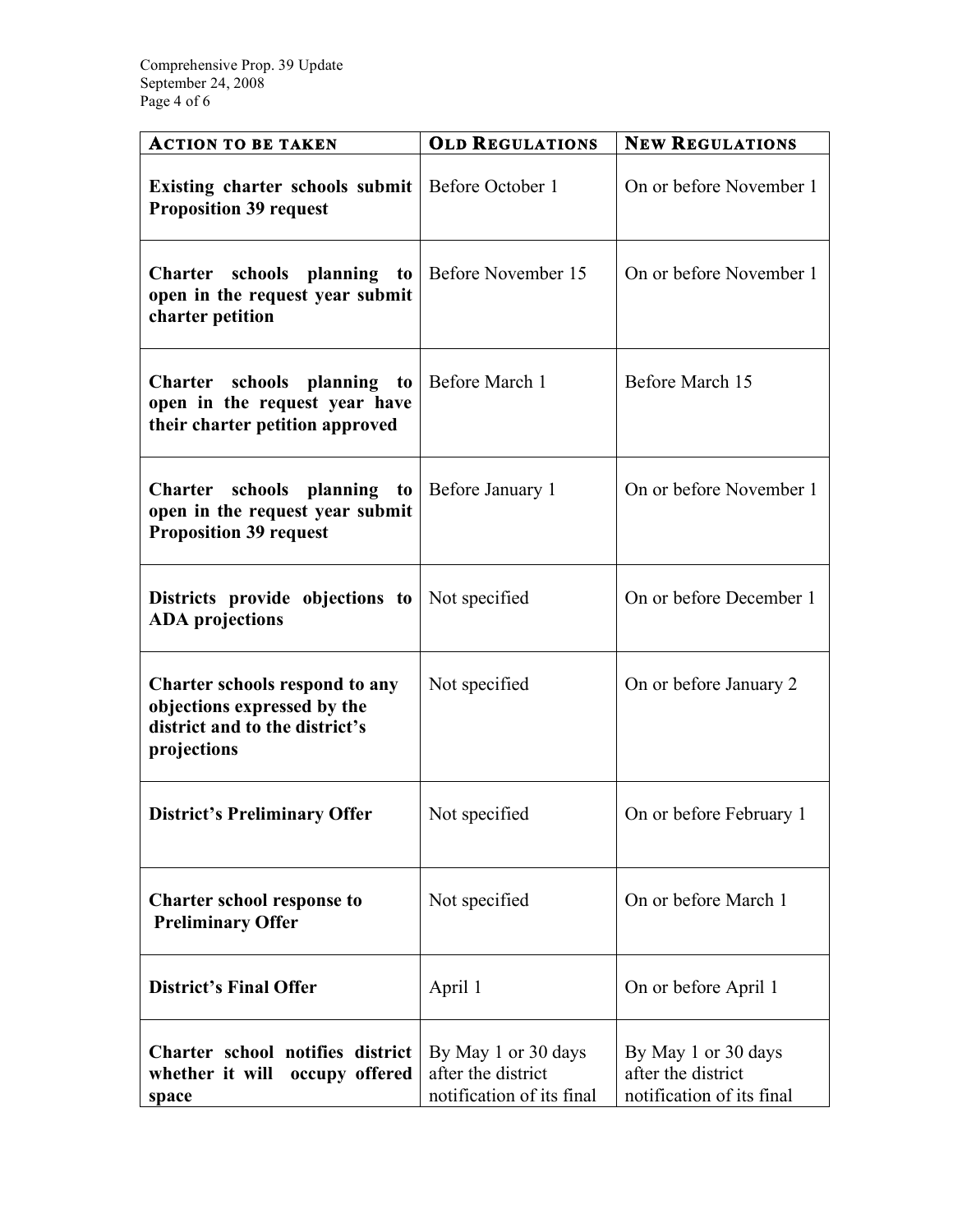| offer, whichever is<br>later. | offer, whichever is later. |
|-------------------------------|----------------------------|
|                               |                            |

## **New Request Form Template:**

The application process for requesting Proposition 39 facilities is technical and requires complete compliance with the regulations and school district policy, if any (a school district may adopt its own policies and procedures around facilities requests). In response to the new and extensive changes to the regulations, the Law Offices of Spector, Middleton, Young & Minney, LLP in collaboration with the CCSA has revised its sample Proposition 39 request form for the 2009-2010 school year. The updated form and instructions are now available on our website by clicking the following link: [Sample](www.smymcharterlaw.com/pdf/Sample_Facilities_Request_2009-10_Clean_072408.pdf)  [Prop. 39 Request form](www.smymcharterlaw.com/pdf/Sample_Facilities_Request_2009-10_Clean_072408.pdf). PLEASE BE SURE TO USE THE UPDATED FORM AS OLDER FORMS MAY NOT CONTAIN THE INFORMATION NECESSARY TO SUBMIT A COMPLETE APPLICATION.

## **SMYM/CCSA Workshops on Prop. 39**

In addition, in partnership with the CCSA, SMYM will also be holding a number of **Proposition 39 workshops** across the state. We encourage you to attend these workshops to learn more up-to-date information, and to prepare your 2009-2010 Proposition 39 request. For more information, as well as workshop dates and locations, please visit our website at [www.smymcharterlaw.com.](www.smymcharterlaw.com)

#### **Education Coalition Files Lawsuit Against SBE's New Prop. 39 Regulations**

On July 24, 2008, the California School Boards Association, along with the Association of California School Administrators and the California Association of School Business Officials, filed a lawsuit in Sacramento Superior Court against the State Board of Education, the State Superintendent of Public Instruction, and the California Department of Education. This lawsuit challenges the new Proposition 39 regulations on a number of legal bases, alleging, among other things, that the new regulations treat charter schools more favorably than school district schools, require the expenditure of unrestricted general funds, impose unfunded mandates, and contravene express statutory language. SMYM and the law offices of Procopio, Cory, Hargreaves & Savitch, LLP have filed papers with the court to allow it to intervene in this action on behalf of CCSA; the court granted the intervention at the end of August.

The petitioners had asked the court to invalidate all of the State Board of Education's revised implementing regulations immediately and to reinstate the prior regulations. The petitioners sought and received a court hearing date of October 17, 2008. We are vigorously fighting on behalf of all charter schools throughout the State of California to ensure the enforcement of the new regulations. However, to be cautious, given the uncertainty of the current litigation, there is no harm to charter schools to